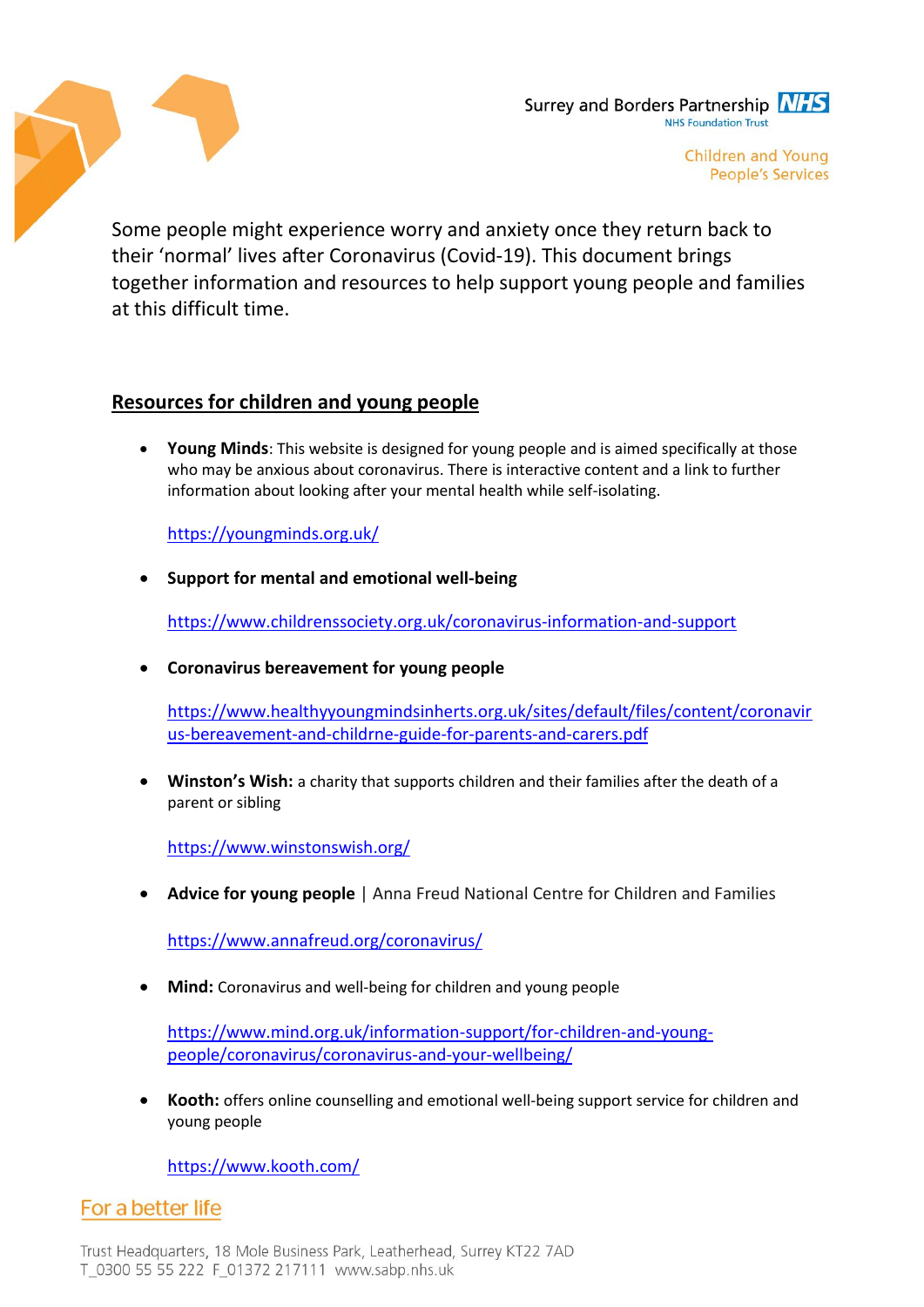

Children and Young **People's Services** 

 **Anxiety UK:** Practical advice and information for anybody affected by anxiety, stress and/or anxiety based depression – as well as for their parents, family and friends.

[https://youngminds.org.uk/find-help/for-parents/supporting-your-child-during-the](https://youngminds.org.uk/find-help/for-parents/supporting-your-child-during-the-coronavirus-pandemic/)[coronavirus-pandemic/](https://youngminds.org.uk/find-help/for-parents/supporting-your-child-during-the-coronavirus-pandemic/)

**The Mix**: free information and support for young people under the age of 25 years

<https://www.themix.org.uk/>

**Healthy Young Minds:** Mental health and wellbeing apps

<https://healthyyoungmindspennine.nhs.uk/resource-centre/apps/>

**Brave program YouTube series:** teaching coping skills for dealing with difficult situations

<https://www.youtube.com/playlist?list=PLV2QbbQ2oknAahQLP3herbudnpKcYtkNU>

### **Resources for children and young people with specific needs**

**Mencap**: Easy-to-read information guide about COVID-19

[https://www.mencap.org.uk/sites/default/files/2020-](https://www.mencap.org.uk/sites/default/files/2020-03/Information%20about%20Coronavirus%20ER%20UPDATED%20130320%20SD%20editsAH.pdf) [03/Information%20about%20Coronavirus%20ER%20UPDATED%20130320%20SD%2](https://www.mencap.org.uk/sites/default/files/2020-03/Information%20about%20Coronavirus%20ER%20UPDATED%20130320%20SD%20editsAH.pdf) [0editsAH.pdf](https://www.mencap.org.uk/sites/default/files/2020-03/Information%20about%20Coronavirus%20ER%20UPDATED%20130320%20SD%20editsAH.pdf)

**Social Story** about COVID-19

[https://theautismeducator.ie/wp-content/uploads/2020/03/The-Corona-Virus-Free-](https://theautismeducator.ie/wp-content/uploads/2020/03/The-Corona-Virus-Free-Printable-.pdf)[Printable-.pdf](https://theautismeducator.ie/wp-content/uploads/2020/03/The-Corona-Virus-Free-Printable-.pdf)

**Young Minds**: Coronavirus, autism and mental health

[https://youngminds.org.uk/blog/coronavirus-autism-and-my-mental](https://youngminds.org.uk/blog/coronavirus-autism-and-my-mental-health/?gclid=Cj0KCQjwn7j2BRDrARIsAHJkxmyEH8vlyJzgMTWQub3uApyLa-JZipqIQN6wXa_bRx36_fKSB4x8na8aAq7eEALw_wcB)[health/?gclid=Cj0KCQjwn7j2BRDrARIsAHJkxmyEH8vlyJzgMTWQub3uApyLa-](https://youngminds.org.uk/blog/coronavirus-autism-and-my-mental-health/?gclid=Cj0KCQjwn7j2BRDrARIsAHJkxmyEH8vlyJzgMTWQub3uApyLa-JZipqIQN6wXa_bRx36_fKSB4x8na8aAq7eEALw_wcB)JZipaIQN6wXa\_bRx36\_fKSB4x8na8aAq7eEALw\_wcB

 **National Autistic Society**: Information for autistic people of all ages. Resources include social stories and offers guidance with visual supports.

[https://www.autism.org.uk/services/helplines/coronavirus/resources/helpful](https://www.autism.org.uk/services/helplines/coronavirus/resources/helpful-resources.aspx)[resources.aspx](https://www.autism.org.uk/services/helplines/coronavirus/resources/helpful-resources.aspx)For a better life

#### Trust Headquarters, 18 Mole Business Park, Leatherhead, Surrey KT22 7AD T\_0300 55 55 222 F\_01372 217111 www.sabp.nhs.uk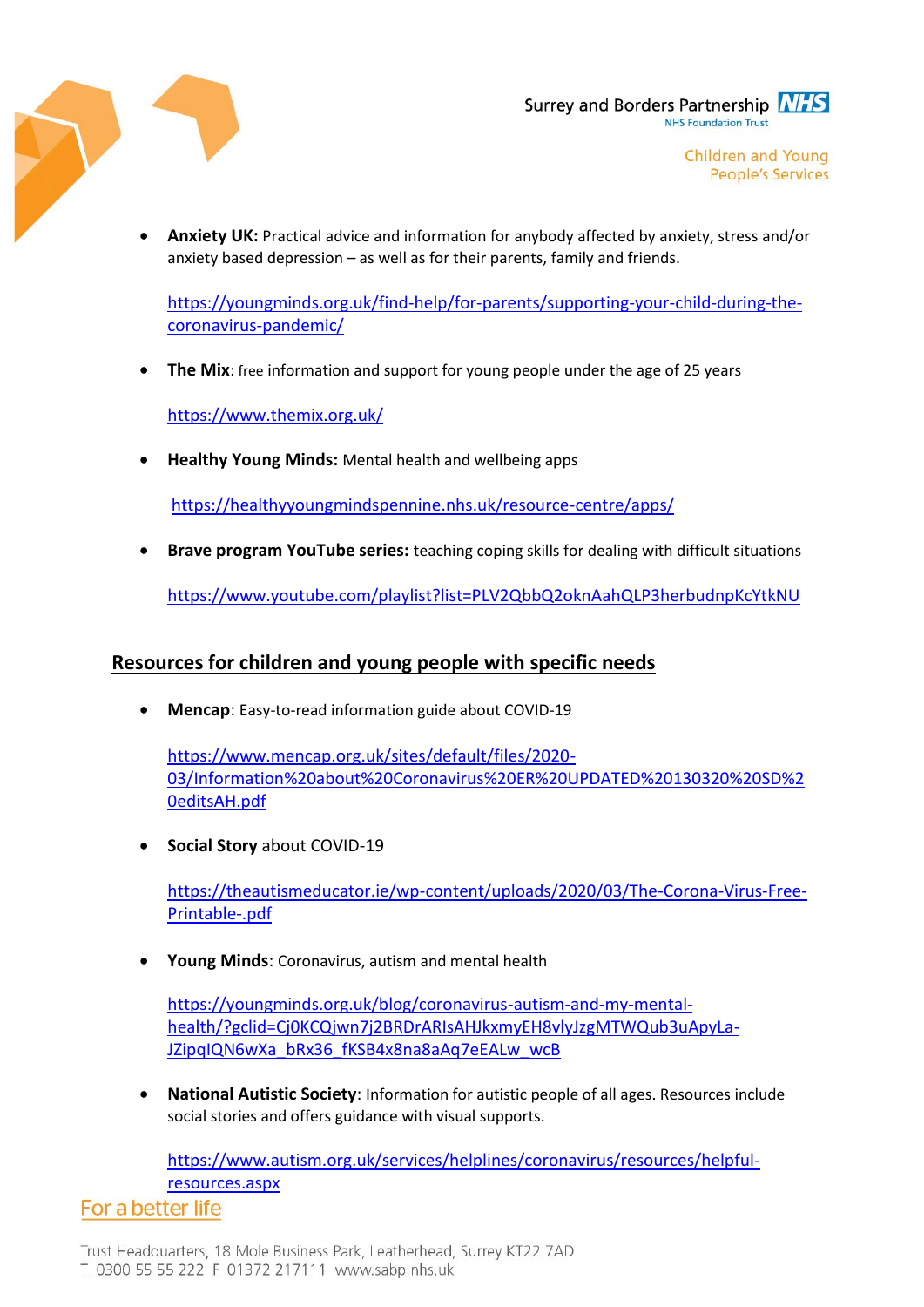

**Children and Young People's Services** 

### **Resources for parents/ carers**

**• The Royal College of Paediatrics and Child Health: How to tell children that someone** has died

[https://www.rcpch.ac.uk/sites/default/files/2020-](https://www.rcpch.ac.uk/sites/default/files/2020-04/how_to_tell_children_that_someone_has_died_final.pdf) 04/how to tell children that someone has died final.pdf

 **Anxiety and Coping with the Coronavirus:** information on how to manage worry in yourself and in your kids

<https://childmind.org/article/anxiety-and-coping-with-coronavirus/>

 **Coronavirus bereavement parents:** Helping a child when someone they care about has a very serious coronavirus illness or has died

[https://www.healthyyoungmindsinherts.org.uk/sites/default/files/content/coronavir](https://www.healthyyoungmindsinherts.org.uk/sites/default/files/content/coronavirus-bereavement-and-childrne-guide-for-parents-and-carers.pdf) [us-bereavement-and-childrne-guide-for-parents-and-carers.pdf](https://www.healthyyoungmindsinherts.org.uk/sites/default/files/content/coronavirus-bereavement-and-childrne-guide-for-parents-and-carers.pdf)

**British Psychological Society**: talking about coronavirus

[https://www.bps.org.uk/sites/www.bps.org.uk/files/Policy/Policy%20-](https://www.bps.org.uk/sites/www.bps.org.uk/files/Policy/Policy%20-%20Files/Talking%20to%20children%20about%20coronavirus.pdf) [%20Files/Talking%20to%20children%20about%20coronavirus.pdf](https://www.bps.org.uk/sites/www.bps.org.uk/files/Policy/Policy%20-%20Files/Talking%20to%20children%20about%20coronavirus.pdf)

 **Anna Freud National Centre for Children and Families**: offering advice and support for parents and carers during periods of disruption

<https://www.annafreud.org/coronavirus/>

 **Mind Ed** is a free online educational resource on children and young people's mental health for all adults, which can support parents and carers through these exceptional circumstances.

<https://www.minded.org.uk/>

## For a better life